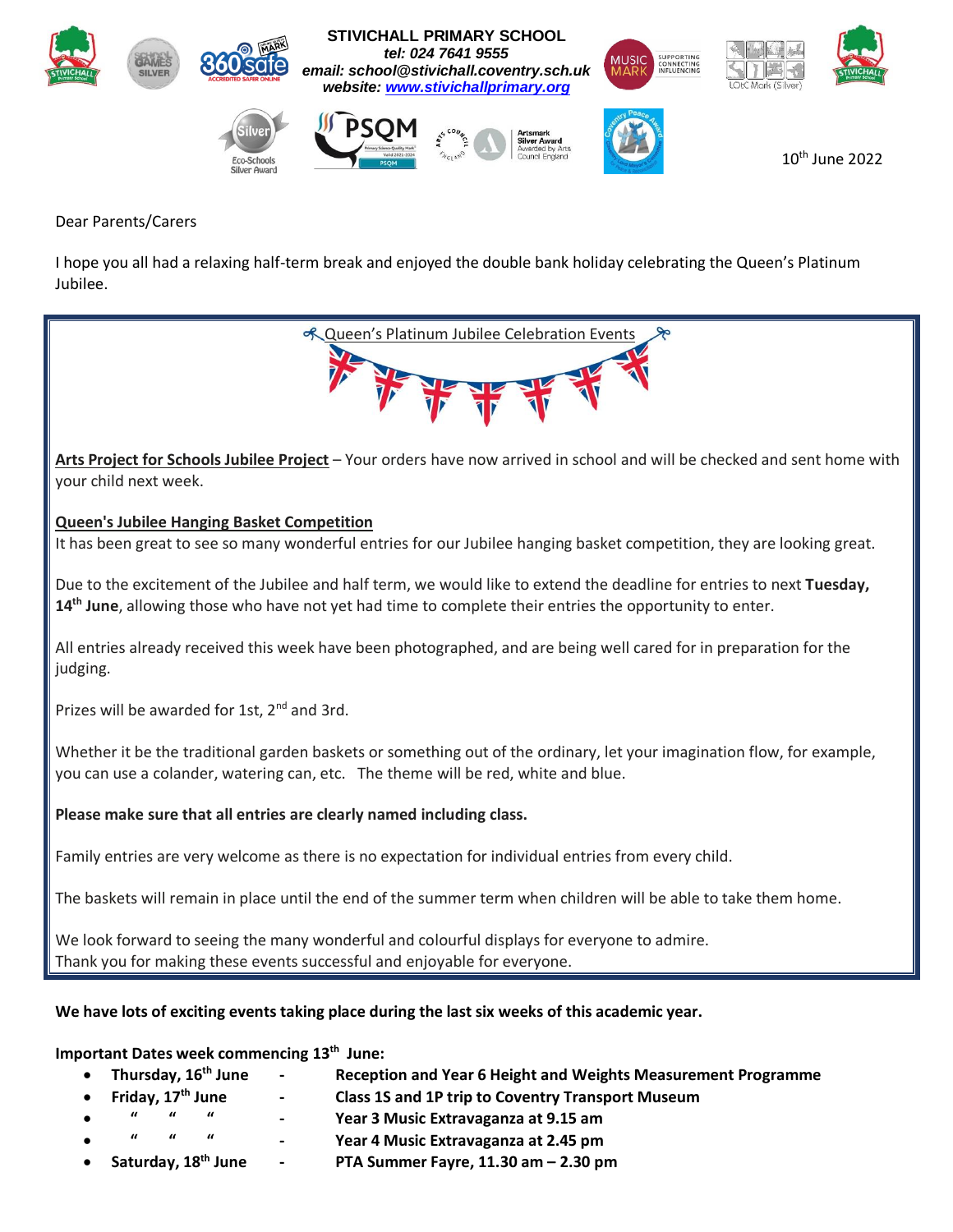# Teacher Training Dates

A reminder that the following days have been set as teacher training dates for the rest of this academic year:

- Friday,  $24<sup>th</sup>$  June
- $\bullet$  Monday, 25<sup>th</sup> July

# Sports News

- It's been a busy week for sport. Our girl's football team had their next match in the league. We had a match against Finham Primary on Tuesday evening. The girls worked really well as a team communicating with each other throughout the game. We defended well and Hajrah had a fantastic game in goal making lots of brilliant saves. We struggled to get past their defence and after two powerful shots the final score was 2-0 to Finham. The girls have improved week on week and continue to strive for a win! Well done all. Many thanks to parents for transporting your children to and from the away matches. *Mrs Matthews*
- Well done to our year 5 children who took part in a tag rugby tournament on Tuesday. Among nine other schools, a team of 7 boys and 7 girls competed in mini games. The girls team played exceptionally well together showing enjoyment for the game. They won two games and improved with every match. The boys won 8 out of 9 of their games and drew the 9th which meant they came away with the win and go forward to the final. Well done boys, it is fantastic to gain a trophy for the school cabinet, a well-deserved win! Additionally, one of the main focuses of the event was on values. Teachers were nominating children from other schools who they saw demonstrating respect, enjoyment, discipline, teamwork or integrity. A massive well done to Elliot who won the trophy for 'teamwork'. Good luck in the final boys! *Mrs Matthews*
- On Thursday after school, the year 6 football team faced Eastern Green in our penultimate fixture of the season. Eastern green took an early lead and Stivichall struggled to break them down until just minutes before half time where Marcel equalised. Early in the second half, Eastern Green restored their lead and held on until the end of the game to record a 2-1 victory*. Mr Hartopp*

# A request from the Pupil Leadership Team

Thank you to everyone who donated unwanted clothes for the charity Coventry Clothing who came and collected all the items this afternoon. Your support is invaluable in helping these charities.

#### Eco Tip

Each week, our Eco Warriors will be sharing an 'Eco-Tip of the Week' with you in our newsletter. We will also be keeping the school website and Twitter updated with what the Eco team have been up to.

# **This week's top eco tip:** Wear thicker, warmer clothes instead of putting the central heating on! (Alfie, 5/6M)

#### Family Drawing Session

Thank you to all those that were able to attend this event after school on Tuesday as part of our Sky Arts Access All Arts Week . It was great to see the hall filled with families enjoying time together and alongside each other on Tuesday as part of the Family Drawing Session. The artwork created during the session will be showcased on the playground one (dry) day, next week, at home time.

#### Music Lessons

Next week Mr Durrant will be in on Thursday **and** Friday to teach brass and Miss Rees will be in on Friday instead of Thursday, to teach woodwind.

The deadline for music lesson applications for next academic year has now passed but if your child has had lessons this year, please ensure you return the form even if they are not continuing.

Please be patient whilst all the applications are looked at and timetables are created ready for September. Parents will only be contacted should your request not be able to be accommodated.

#### Music Invoices

Music invoices are now due. We apologise that these are not able to be paid via ParentPay. Payments should be made by cheque where possible please. Thank you.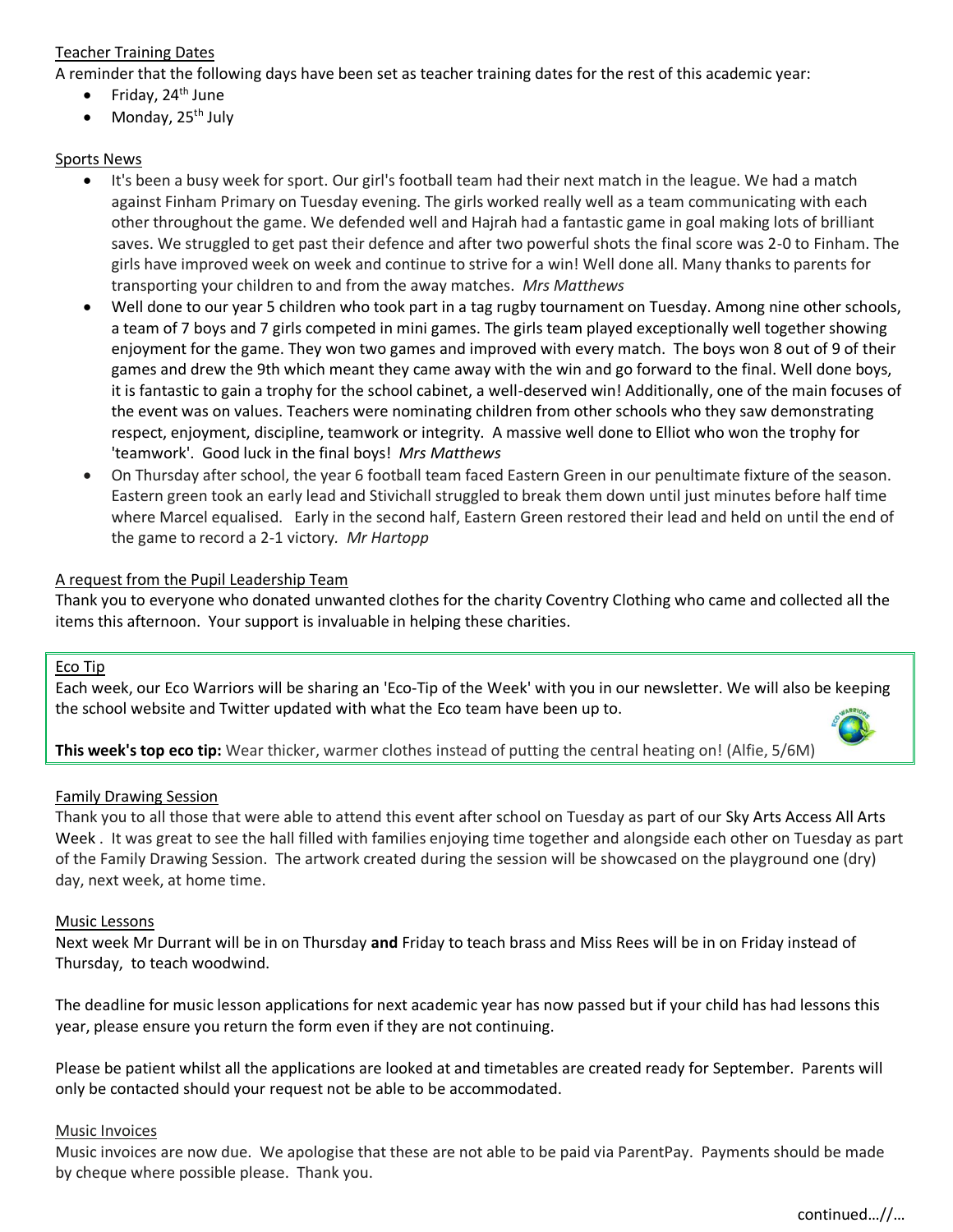# Payment Reminders

The following activity payments are live and are now due. You can pay either via your ParentPay account or by sending a cheque in to school. Please remember to complete and sign any associated paperwork and return it to school as soon as possible.

- Year  $4$  Cultural Cantata at Butterworth Hall, transport payment due by Monday,  $20^{th}$  June.
- Current Year 4 Year 5 PGL Caythorpe Residential Trip deposit due by Friday,  $1^{st}$  July
- Current Year 5 Year 6 Dol-y-Moch Residential Trip deposit due by Friday,  $1^{st}$  July

#### Chicken Pox

Unfortunately, chicken pox is still circulating in our school community with reports of a few more cases this week. Please click [here](https://www.nhs.uk/conditions/chickenpox/?src=conditionswidget) to view the list of symptoms.

#### The Neurodiversity Umbrella Project

The Neurodiversity Umbrella Project is created by The ADHD Foundation and is an uplifting visual representation of all the different minds we have here in the UK.

Every Umbrella Project installation helps to raise awareness and understanding of neurodiversity. Each display is designed to represent the one in five of us who have a neurodevelopmental condition, such as ADHD, Autism, Dyslexia, Dyspraxia, Dyscalculia or Tourette's syndrome. These conditions fall under the umbrella term of neurodiversity.

Raising awareness of neurodevelopmental conditions in such an uplifting and visual way is an exciting approach to learn and understand more about neurodiversity.

George, a pupil from Earlsdon Primary, started fundraising last month for a neurodiversity project with the ADHD foundation for his school. His mum explained that they came across the project as George is on a waiting list for an assessment and therefore, the aim of getting involved in the project was for him to understand what he was going through. His go funding page escalated and they have had huge support and George's idea is to keep going so he can gift it to other schools.

The project has given George huge confidence and he starting to do things he finds hard as well as sharing his knowledge about the project to others. George decided to raise their fundraising total so that they could 'gift' one of these projects to another School. George is now on a mission to 'gift' this to as many Schools in Coventry as he can!

Our school are delighted to be taking part in the Umbrella project, and we have George and his mum to thank for gifting this to us.

George's challenge is finished now (what a little superstar!!!), however the fundraising page will be open until the end of August – the more money they can raise the more Schools they can support!

If you are interested in Georgie's story and want to find out more go to <https://www.justgiving.com/crowdfunding/roarsomerunnergeorge>

Stivichall's project will start in the Autumn term when further information will be shared with parents.



continued…//…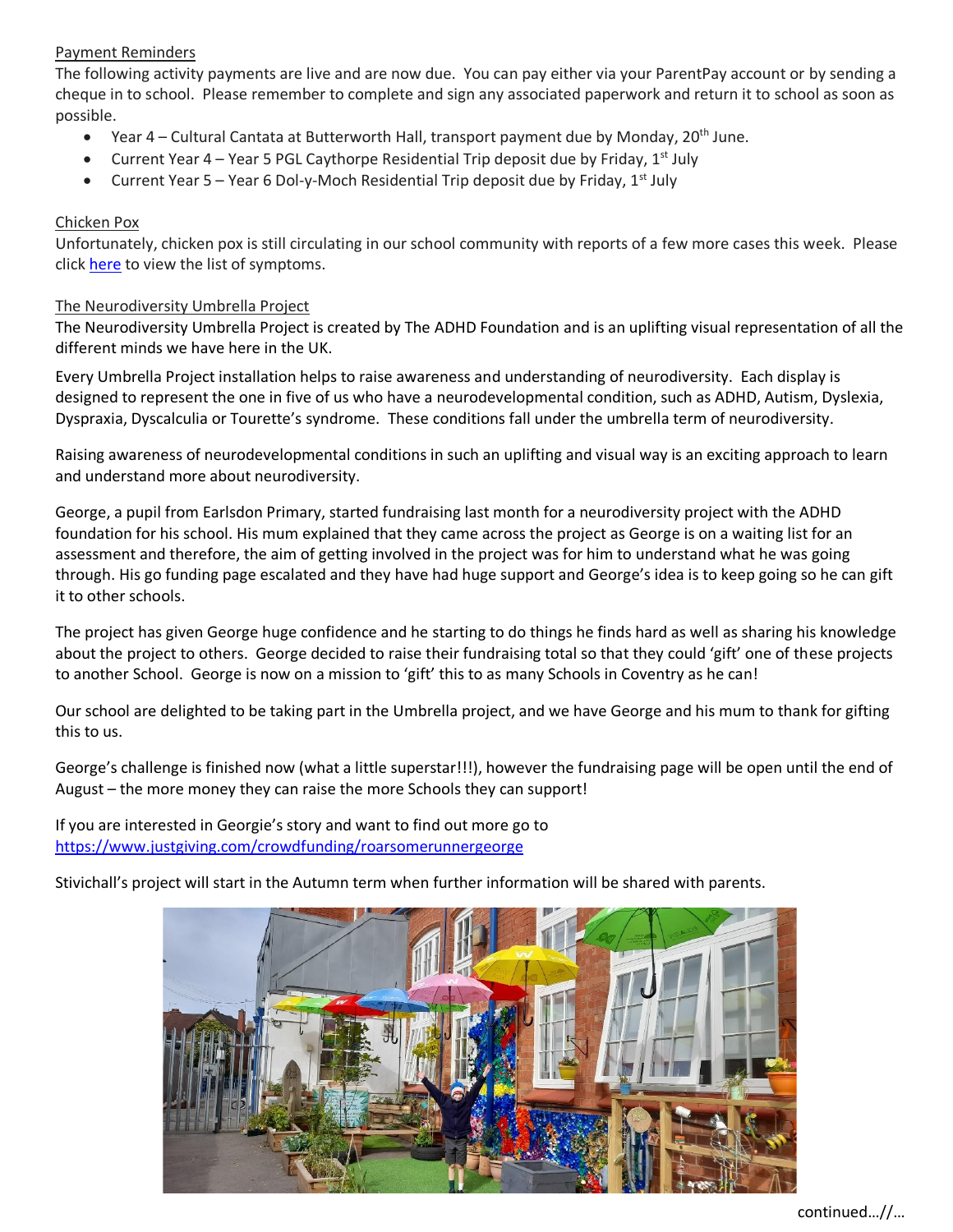# The Lord Mayor's Office

Please see the attached a letter from the Lord Mayor of Coventry, Councillor Kevin Maton regarding support for this years Armed Forces Day.

## **Parking**

**A reminder that the school driveway is not to be used as a drop off or turning point at any point or at any time. Being late for school is not a reason to put the safety of others at risk.**

## Ricky's Dance

Rickys's dance will be finishing at 4.50 pm for the next two weeks, 16<sup>th</sup> June and 23<sup>rd</sup> June to make up for the one lesson missed earlier in the term.

# Uniform Ordering Service

The PTA uniform ordering service is back! Parents find this to be a convenient way to buy their uniform, whilst helping to raise money for the school.

A reminder that the deadline for orders is Monday,  $13<sup>th</sup>$  June to guarantee delivery before the end of the summer term. Unfortunately, any orders received after this date cannot be accepted.

Please also note that we are only accepting electronic payments, details can be found on the form. You must ensure you use the correct reference on your bank transfer so we can match the orders and payments. Items ordered will be delivered before the end of term.

# Year 6 Leavers T-shirts and Hoodies

A reminder that we are also offering parents the opportunity to purchase a Leavers hoodie. If you wish to order a hoodie, please complete the form that has been given to your child and return by no later than 13th June. Please ensure that payment has been made electronically with the correct reference.

# **Year 5 Enterprise**

Year 5 are taking part in the Enterprise scheme to learn skills such as, collaboration, resilience and develop their knowledge of economics and money sense. They will use their initiative to make a profit from only £5. They have planned many stalls to hold at the Summer Fayre, next Saturday and need your help. Please see the letters from the children below:

# Dear Parents/ Carers

Year 5 are taking part in the enterprise for our end of year party and are raising money at the Summer Fayre, we will be selling LEGO characters. In order to be successful, we will be needing some small donations of LEGO characters, if you can and would like to. If you do donate, please bring your donations to class 5S, 5P or 5/6M before the 17th of June Thank You,

Lego and Rocks

# Dear Parents/Carers

Next week is the School Fayre and we would like to offer you the chance to win an outdoor accessory, but to do this we need your help.

 $\emph{could you doante any plants, plant pots or wellingtons before 17th June,}$ 

Thank you for your help and support.

From the Y5 Gardening Group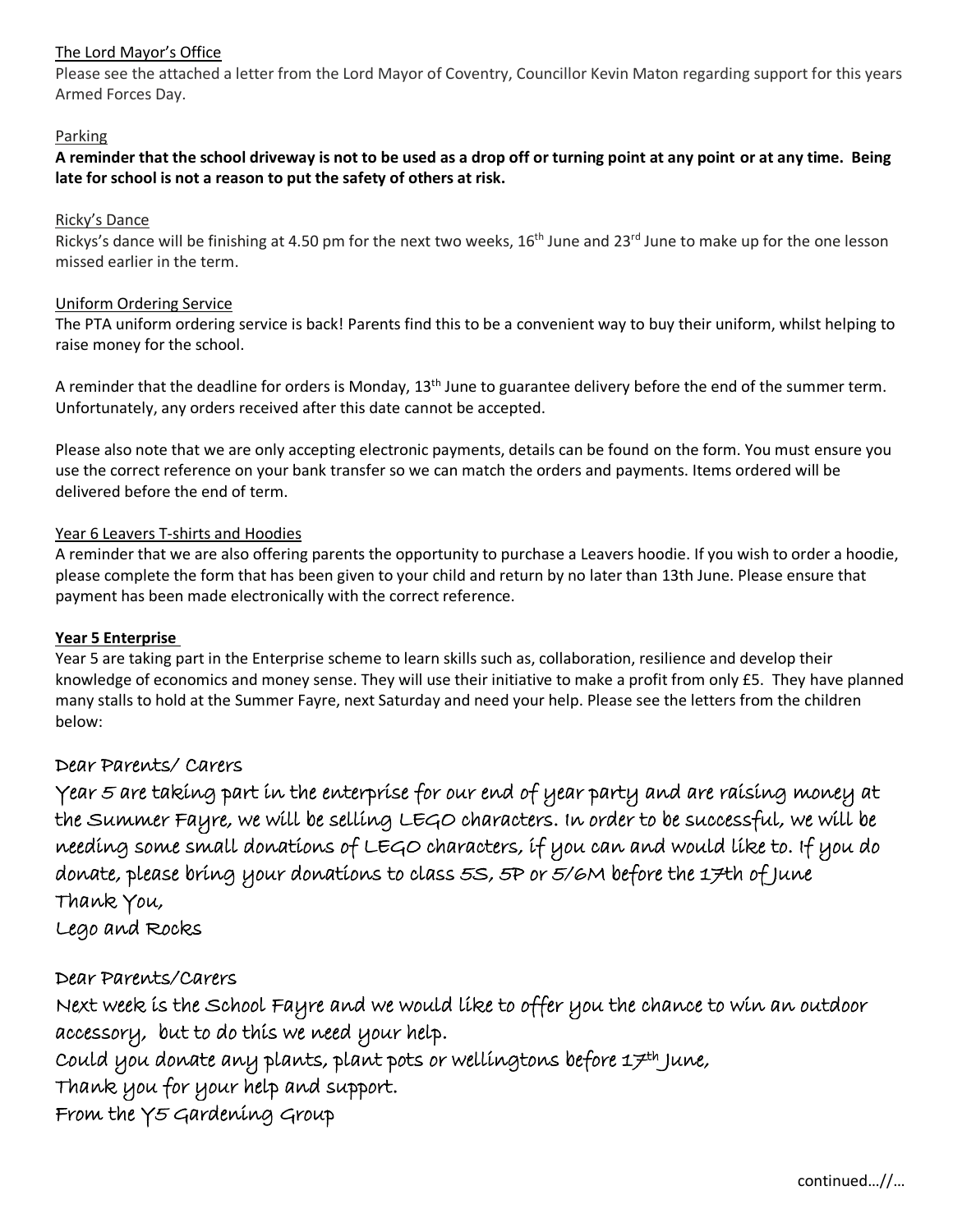# **PTA NEWS**

# **SUMMER FAYRE – SATURDAY 18TH JUNE 11.30 – 2.30 pm**

The Summer Fayre is a fun event for staff, parents and children. It also helps raise funds which are then made available to the school.

Entrance – 50p per person, Pre-schoolers free. Please use Coat of Arms Bridge Road gate

There will be a BBQ, Ice-cream van, Prosecco, Toy Shop, Raffle, Tombola, Dance Shows, Craft Stalls and many more

so please put the date in your diary and join the summer fun!

# **Note: This is a cash only event, there will be no card payment facilities**

# **Raffle**

In the raffle this year, we have some amazing prizes to offer! Tickets can be bought in each classroom by the children. £1 for a strip of 5 tickets. We ask that children bring in the correct money. The raffle will be drawn during the Summer Fayre and prizes include:

- Coventry City FC – 2 Tickets

- Family Ticket to Coventry Rugby home game

- Planet Ice Skating Pass – Family of 4

- Albany Theatre Tickets

- 2 x Free tickets for Jam Jams Boomerang

- Various vouchers including The Burnt Post, Ginger Orange, Café Bravo, Entertainer Toy Shop, Sainsbury's and more!

- AND lots of other hampers of goodies including Champagne, beauty products and toys!

INTERESTED IN GETTING INVOLVED?…. We can never have too many helpers, please email us at ptastivichall@gmail.com or message us on Facebook @ptastivichall to let us know where you are able to support with any of the following:

- Setting up after school on Friday 17th June

- Setting up at 9am on Saturday 18th June

- Collecting items on the morning of Saturday 18th June

- Your time on a stall (from duration of 1hr to 3hrs)

- Tidying up after the Fayre

- First Aid

#### **Cake stall donations**

The cake stall is always very popular but we do need lots of lovely cakes and sweet goods to sell at the Summer Fayre.

Please bring homemade or shop bought contributions to the school on the morning of  $17<sup>th</sup>$  June and leave with the office team or items can be delivered direct to the stall on the morning of the 18<sup>th</sup> June.

*Your support is invaluable to the success of the Summer Fayre!*